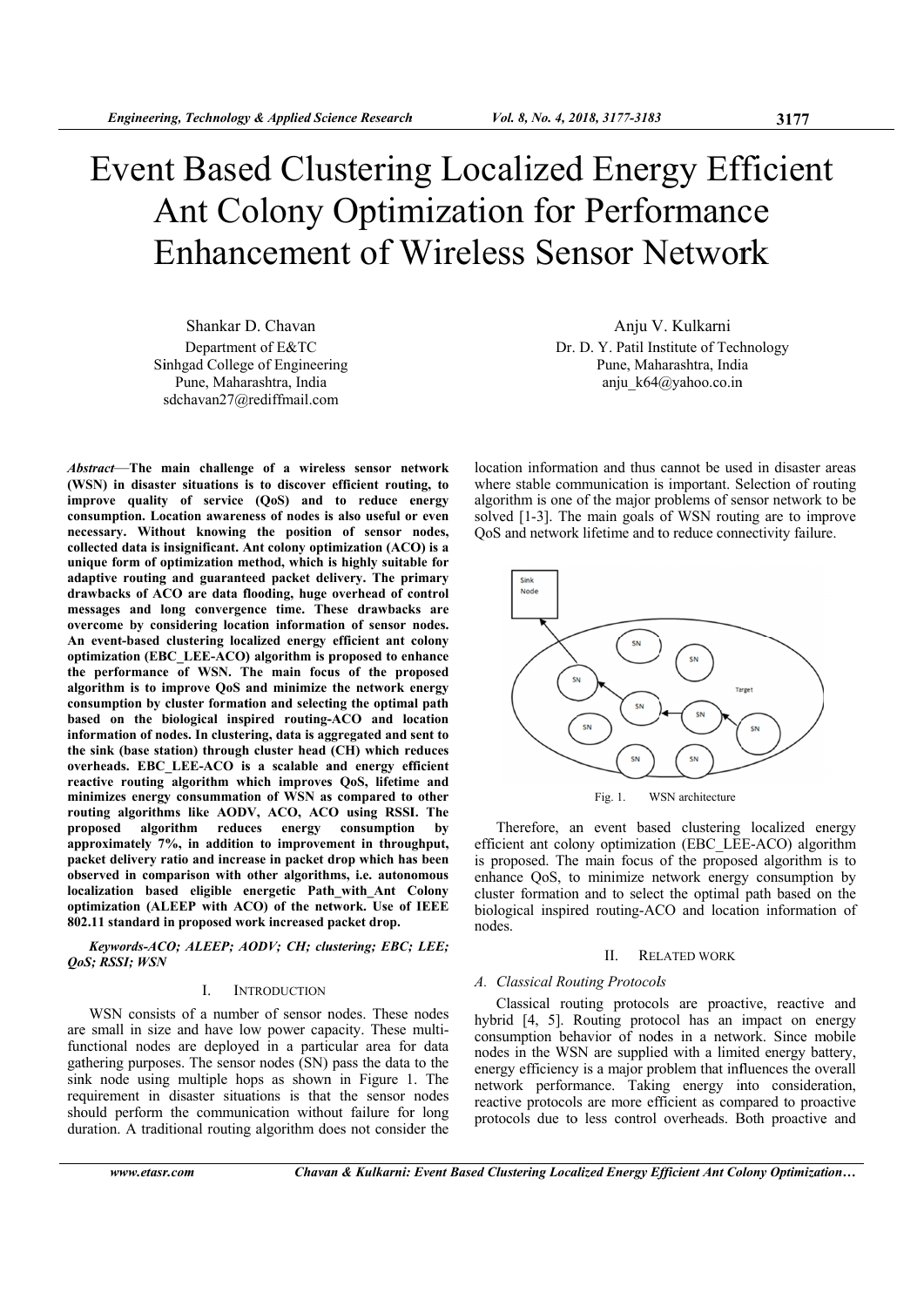reactive protocols are unaware of energy metrics and hence cause lowering of the battery energy of the nodes over the most heavily used routes in the network.

# *B. Localization Based Routing Protocols*

Location information for sensor networks by most routing protocols needs to calculate the distance between two particular nodes so that energy consumption can be calculated. According to the dependency of range measurements, the existing localization schemes can be categorized into two major categories: range-based approaches and range-free approaches. Range-based and range-free schemes are again divided into anchor based and anchor free schemes. The anchor-free schemes do not assume that the node positions are known at first. On the other hand, the anchor-based schemes need some nodes that are aware of their positions (anchor nodes) to provide geographic information to unidentified nodes to localize [6].

#### *C. Location Based Bio-Inspired Routing Algorithms*

Various location-based routing algorithms have been proposed, nevertheless, they have a relative shortcoming: either not guaranteeing to find a way to the destination or locating a path which is much longer than the shortest path. Position based ant colony (POSANT) routing algorithm is a collection of ant colony based routing algorithms that use the data about the position of nodes to improve the efficiency of an ant algorithm. Contrary to other position based algorithms, this algorithm does not fail when the network contains nodes with different transmission range. POSANT is a multipath routing algorithm using GPS to find position information which adds to cost of nodes and is not suited for indoor network [7]. Location based ant colony optimization (LOBANT) algorithm uses distance to consider routing metrics due to received signal strength indicator (RSSI), but energy aware metrics are not taken into account [8]. Autonomous localization based eligible energetic Path with Ant colony optimization (ALEEP with ACO) algorithm was developed in [9] by a combination of the advantages of the best exiting protocols. Authors used the location of the nodes, adaptive transmission power (ATP) and energy aware metrics to increase the efficiency of routing. After studying the related work, we came to conclusion and proposed an event based clustering localized energy efficient ant colony optimization (EBC LEE-ACO) routing algorithm by combining the advantages of ACO, RSSI and clustering.

#### III. PROPOSED SCHEME

#### *A. Problem Definition*

The main challenge of WSN is to discover efficient routing, as the sensor nodes are not static and change their position randomly. Limited battery life is another issue. A disaster situation is one more challenge for WSN by which the communications in the network may fail and lead to excessive packet drop and can hang the network. For solving these problems, EBC\_LEE-ACO algorithm is proposed, which is ACO, based on geographical location with clustering approach.

# *B. Objectives*

 To find and reconstruct the optimal path for routing in disaster situations smoothly and quickly.

- To reconstruct communication links in case of link failure.
- To reduce network energy consumption by selecting the least distance from source to destination node with localized and clustering approaches.
- To improve network QoS.
- To verify whether the proposed routing algorithm is more efficient than other routing algorithms like AODV, ACO and ACO using RSSI and present ALEEP with ACO routing algorithm.

#### *C. Methodology*

To achieve the objectives we considered the following implementation steps:

- Design EBC\_LEE-ACO routing algorithm by combining the advantages of ACO, RSSI and clustering.
- Simulate network considering variable number of nodes and variable node mobility.
- This simulation will provide us data to perform network analysis of performance parameters like throughput, packet delivery ratio, packet drop and consumed energy.
- Compare above network parameters between the proposed algorithm and AODV, ACO, ACO using RSSI algorithm and present ALEEP with ACO algorithm.
- Network Simulator 2 (NS2) is used for simulation.

# IV. CURRENT METHODS

# *A. Ad-hoc on Demand Distance Vector (AODV) Protocol*

As the name itself suggests, AODV protocol is an on demand routing protocol, which means that it determines a route to a destination only when a node wants to send a packet to that destination [10]. Essential objectives of the algorithm are:

- To broadcast discovery packets only when necessary using RREQ message.
- To perform local connectivity management, neighborhood identification and general topology maintenance using HELLO messages.
- To spread data about changes in availability to neighboring nodes which will probably require the information using RERR message.

AODV operation is divided into two phases, route discovery and route maintenance.

# *B. Ant Colony Optimization (ACO) Algorithm*

ACO is a bio-inspired meta-heuristic algorithm introduced in [11, 12]. The main idea is to use ants as an inspirational source because they follow self-organizing principles which allow highly coordinated behavior. Ants have collective learning intelligence. Each ant communicates, learns and cooperates non-verbally with the others through pheromones. Different kinds of ant's algorithm can be inspired by different ant behaviors, e.g. foraging, labor division, brood sorting, and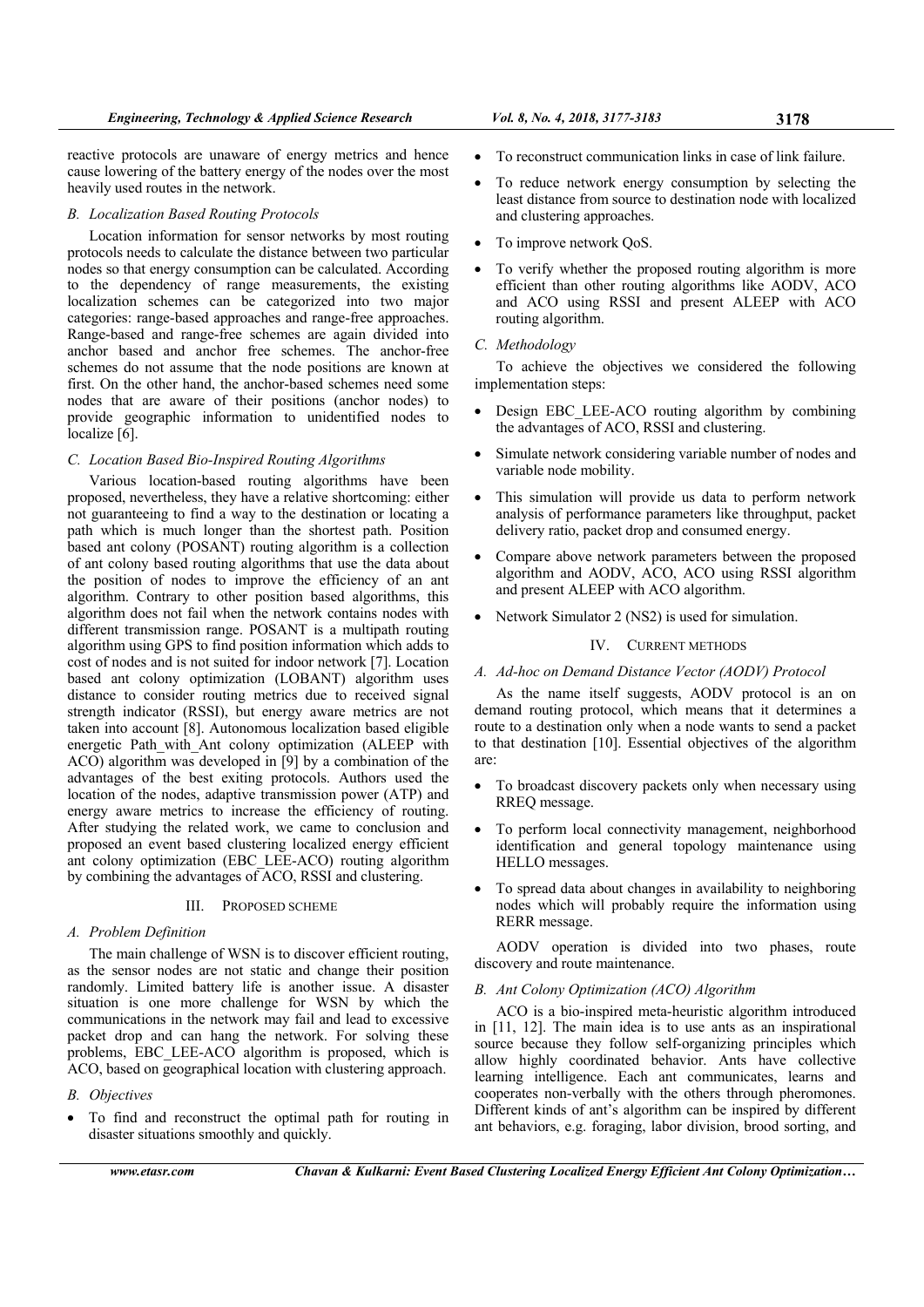cooperative transport [13, 14]. The basic rule of ACO is the ability of ants to discover the shortest path between food sources and the anthill. In the beginning, the route the ants find may not be the shortest path, but with the passage of the time, more and more ants move cooperatively and the trail of their path becomes shorter and shorter until they get the shortest path. There are three phases of the ant based algorithm namely route discovery, route maintenance and route failure handling.

# *C. Ant Colony Optimization using Received Signal Strength Indicator (ACO using RSS) Algorithm*

Location aware ACO routing is a high performance routing protocol for WSN design [15]. The main reason to seek location awareness in ACO routing is the dynamic network topology causing frequent link breakup that causes the source node to spend most of its time in route setup and route maintenance. In location awareness in ACO, each node will have a general idea about the network topology and its neighbors so that it can choose the nearest neighbor toward the destination [15, 16]. This new routing algorithm is based on ACO and uses location as a parameter to enhance its efficiency. From the RSSI value every node can determine the distance between nodes. In ACO using RSSI, the route is searched only when there is a collection of information packets to be sent from a source node (S), to a destination node (D), thus it is a reactive routing algorithm. Sending the information packets will begin after a route from the source to the destination node is built up. Before that, only forward ants are being exchanged with backward ants. To limit the time it needs to discover a route while keeping the quantity of generated ants as small as it could be expected under the circumstances, data about the position of nodes is utilized as a heuristic value [7, 8]. When there is a packet to be sent, the source starts a route discovery phase. At first, a route request (RREQ) broadcasts to each one of the nodes from S to D. When the D gets the first RREQ message, its answer is a route reply message to S. On receiving the RREP message, a node will extract RSSI value from it and would calculate the location of the neighboring nodes and in turn the location of the destination. The routing table is updated with distance information between the nodes utilizing RSSI value. Every sensor node in the WSN has a memory block in which the leftover energy, the location data of the node, its neighbors and the base station are stored. Route establishment using distance is described in [8, 20].

#### V. PROPOSED METHODS

#### *A. EBC\_LEE-ACO Algorithm*

Previous algorithms have some limitations such as: For proper monitoring, dense and large WSN will be used for different types of applications. There is a high probability of redundant data being recorded by neighboring nodes during an event. As many nodes might sense the same event, they will establish a route separately. Routing algorithms based on ant colony are considered to have a high percentage in terms of packet delivery, but the drawback is overhead of the control messages required for discovering the route. Cluster-heads use only forward route discovery control messages. Their limitation is the dynamic topology of the network, which limits the bandwidth availability and energy constraints. To overcome

these problems, clustering technique is used, as the clustering approach has an advantage of spatial reuse of resources to increase system capacity, data aggregation, reduce energy consumption etc. [17-19]. In the present research work an event based clustering localized energy efficient ant colony optimization (EBC\_LEE-ACO) algorithm is proposed. The main focus of the proposed EBC LEE-ACO algorithm is to minimize the energy consumption of the network by cluster formation and to select the optimal path based on the biological inspired routing ACO and location information of nodes.

#### *B. Three Phases (Stapes) of Proposed Algorithm*

#### *1) Hop Tree Formation Phase*

In WSN, data transmission takes place in multi-hop fashion where each node forwards its data to a neighbor node nearer to the sink. The node doesn't have a full understanding of the network, but has only knowledge of its neighboring nodes. Each node only knows the hop level in which it is in a hop tree [20]. In this phase, the distance metric used is the hop count (i.e. the number of nodes from A to B). The distances between the sink and different nodes are calculated. The algorithm is initiated by the sink node broadcasting a hop configuration message (HCM) to its neighboring nodes with a hop value. This hop value gets incremented every time the message is transmitted and is stored in their routing table. This process is continued until all the nodes are configured with a hop value within a tree.

The HCM has two parts ID and HopToTree (HTT). ID is the node identifier whereas the HTT is the distance in hops. In this approach the sink node broadcasts HCMs having values of HTT as 1 and hop count 0. The receiving nodes forward messages to their neighboring nodes. Initially all nodes set the value of HTT as infinity. On receiving the HCM, each node compares the value of HTT in the HCM with the value of HTT that node already has in it. If the above conditions are met, then the node updates its internal stored values by the value of the field ID as well as the value of the HTT variable of the HCM. The node broadcasts the HCM with the new values. If the condition is not met which means that the node received the HCM from a shorter distance then the node discards it. The step described above occurs repeatedly until the whole network is configured. Initially there is no recognized route and the value of HTT variable has the smallest distance to the sink. When the first event is triggered the variable still stores the smallest distance, but a new route is established. After the event, the variable stores the lower among the 2 values: the distance to the sink or the distance to the closest already recognized route. Hop tree formation phase is shown in Figure  $\mathcal{D}$ 

#### *2) Cluster Formation and Cluster Head (CH) Selection Phase*

When an event is detected by one or more nodes, the cluster formation and the cluster head selection algorithm gets started. A set of nodes that have detected an event forms a cluster. Once clusters are formed, the next process is to select the cluster head within each cluster. The main process for forming the cluster is the selection of leader node which is called cluster head (CH) by using the cluster configuration message (CCM). CCM has four attributes (Type, ID, HTT, State), where ID is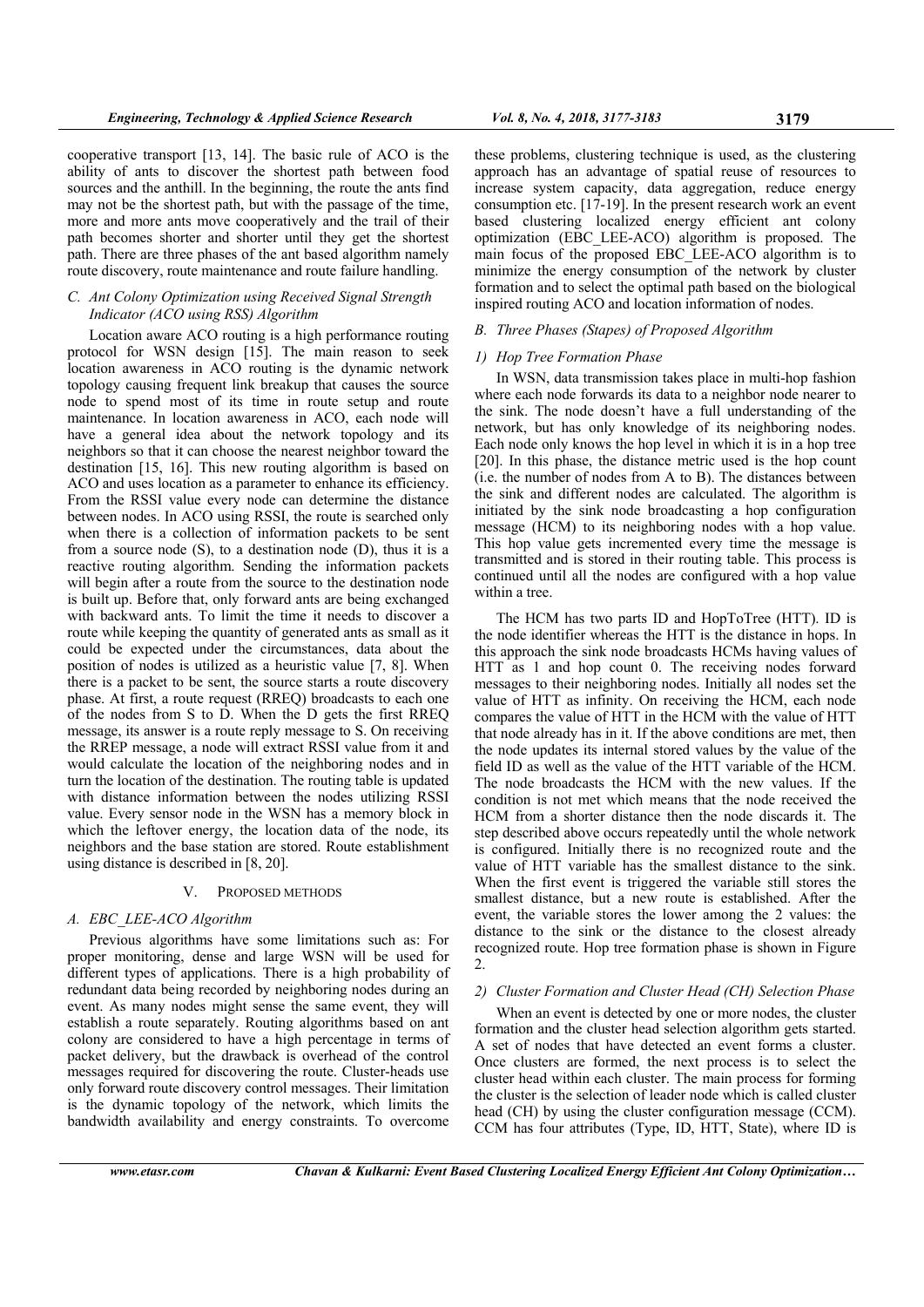the identifier of the node that started the CCM. HTT and state stores state value of the node.



Flooding of HCM message from the sink to the last node of the Fig.  $2$ . network where nodes are deployed randomly

If this is the first event, all sensing nodes are eligible and the cluster head is the one which is closest to either the sink node or to the node which is closest to an established route. CH selection is based on parameters such as hop count, energy ratio between the current energy versus the initial energy and the count that the node has been selected as CH. In the case of a tie, i.e., the one with smaller ID wins over the others. Alternatively, one can use the energy level to select the CH in the case of a tie. After the end of the process, one of the nodes in the group will be selected as the CH. The other nodes will be the members which also are a part of the same event. The CH collects all information gathered by member nodes and sends them to the sink. The main benefit of this algorithm is that the whole set of information gathered by various nodes sensing the same event is accumulated or aggregated at a single node, the CH. In addition, collected information is highly correlated and therefore large amount of redundant data gets cleaned, the number of control messages for building routing tree is reduced, the number of overlapping route for efficient aggregation and reliable transmission of data is maximized. Cluster formation and CH selection phase of the EBC LEE-ACO algorithm is shown in Figure 3.

#### 3) Route Discovery and Selection Phase

The final step involves the route establishment through route discovery and optimal path selection for S (in our case coordinator) to D (sink). Actual sending and receiving of data would be done once the route is established from source to destination. Before that, only forward and backward ants are being exchanged for the route discovery process. A route is searched when the packets are required to be sent from source to a destination. The main parameter for this algorithm is the location information of the node which is used to discover the route. When the source node wants to send data to a destination node, the source node initiates a route discovery process which involves a broadcast message to be sent from source nodes to their neighboring nodes which are at 1 hop distance. With that message each node checks whether it contains the entry for the destination node in its routing table. If there is no entry the node initiates a RREQ message to its neighboring nodes which are at 1 hop distance. The process will continue until the RREQ message reaches destination node D.



Fig. 3. Nodes detected the same event form a cluster and select CH

If the entry of the D is found in any of the neighboring nodes a reply message (RREP) is generated by D and is sent to S by following back the path that was followed to reach D. Route reply packet (RREP) contains RSSI value. When each node receives the RREP message, RSSI value would be extracted which will help in determining the location of the node and the routing table will be updated. For route selection this algorithm divides ant agents into two sections: forward ants (FANTs) and backward ants (BANTs). The main reason to divide ant agents in two sections is to take the advantage of information collected by the other section i.e. BANTs benefiting from the information collected by FANTs. Based on this principle, FANTs do not create or update routing information, but only collect the information and route creation process is done by BANTs. The process starts with the CH broadcasting a FANT agent towards the sink or base station to form the route for the event dissemination. The S initiates route establishment by sending FANTs to two possible paths from the table whose first two neighbor nodes are closer to S. The algorithm focuses on keeping the number of generated ants as low as possible and the pheromone trail shows the edge weight of the link between the nodes. These agents are communicating with each other as follows:

- 1. The S (coordinator) initiates route establishment by launching FANTs to destination at regular time intervals.
- 2. FANTs discover the route to D based on which node is nearer to S by analyzing the routing table. This process is repeated until an ant reaches D.
- 3. The FANT creates a stack, pushing in trip times for every node
- 4. Upon receiving a FANT each of the nodes compares its remaining energy with the threshold energy.
- 5. When the destination node or sink receives the first FANT, it initiates a timer called FET (forward expiration timer). During this time the D node accepts all FANTs. With received FANTs, D will calculate the optimal path using transition rule
- 6. Once D is reached, FANT is converted into BANT. BANT takes the stack and follows it.
- 7. The BANT follows the stack entries and traces the reverse path from the sink to the source.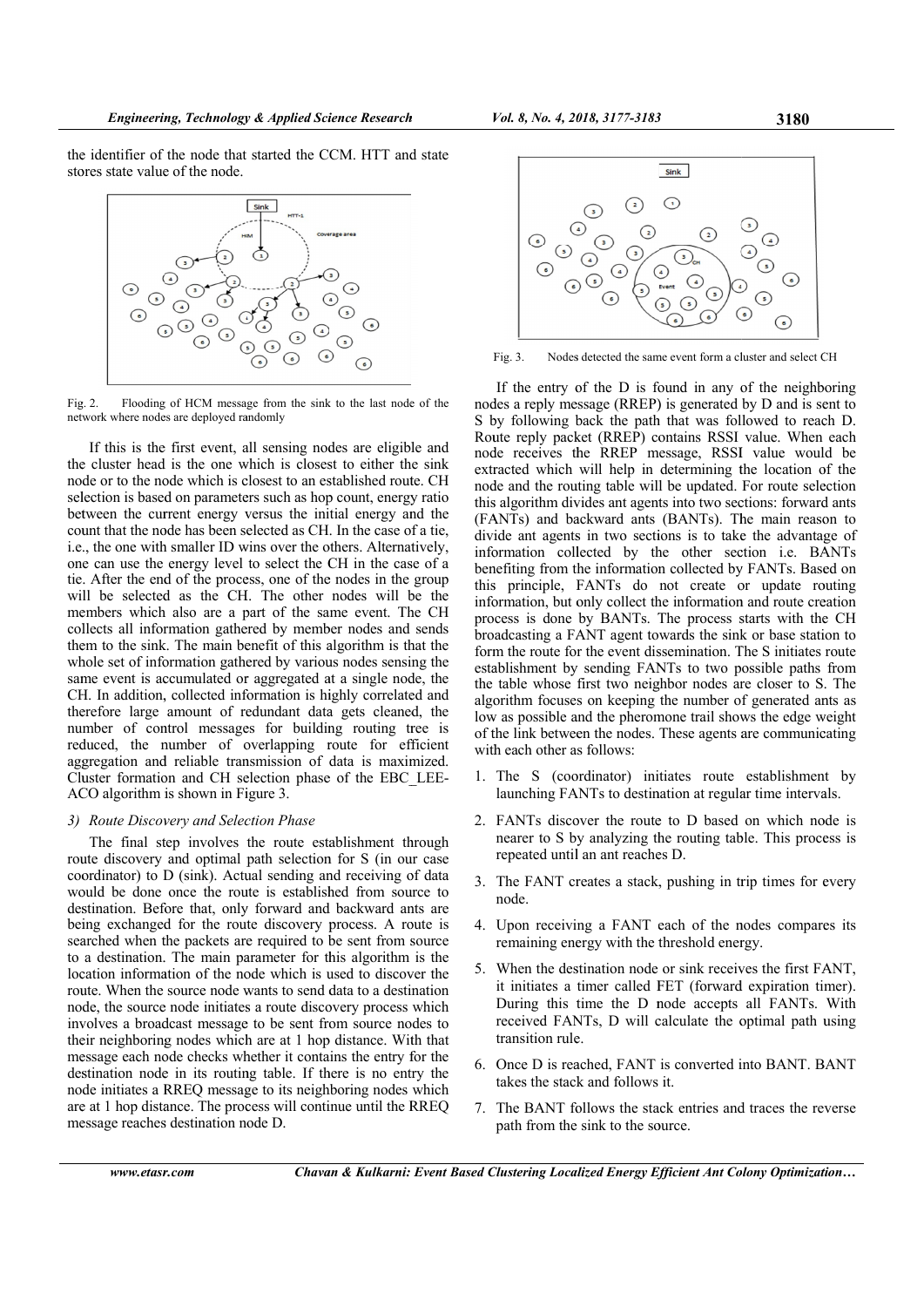- 8. Pheromone edge updates depend upon the residual energy of the node and location.
- 9. Once the optimal path is found, D backs up all possible paths in case the path is failed.

VI. PRACTICAL ANALYSIS

This section presents a practical analysis of network performance metrics like throughput, packet delivery ratio, packet drop, consumed energy and node mobility.

*A. Network Scenarios and Simulation Parameters* 

Scenarios and simulation parameters are shown in Table I.

TABLE I. SCENARIOS AND SIMULATION PARAMETERS

| <b>Network Parameters</b> | Values                     |
|---------------------------|----------------------------|
| Routing Protocol /        | AODV, ACO, ACO using       |
| Algorithm                 | RSSI, EBC LEE-ACO          |
| <b>Traffic Patterns</b>   | CBR (Constant Bit Rate)    |
| Network Size              | $1000 \times 1000$ (X x Y) |
| <b>MAC</b> Protocol       | 802.11                     |
| <b>Initial Energy</b>     | 200J (for each node)       |
| Simulation Time           | 30s                        |
| Simulation Platform       | NS-allinone-2.32           |
| <b>Node Variables</b>     |                            |
| Number of Nodes           | 10/30/60/100               |
| Node Speed                | 3m/s                       |
| <b>Variable Mobility</b>  |                            |
| Number of Nodes           | 50                         |
| Maximum Speed             | $1/2/3/4/5$ m/s            |

# *B. Results and Analysis*

*1) Results on Varying Number of Nodes* 

It is observed from Figures 4 to 7 that for increasing number of nodes and constant mobility, throughput and packet delivery ratio decrease and consumed energy and the number of dropped packets increase because:

- the probability of success in accessing the channel decreases,
- as hop count increases, congestion and delay increases and collision and transmission error increase.





Fig. 5. PDR versus number of nodes







*2) Results of Varying Node Mobility* 

Figures 8 to 11 show that for increasing mobility with constant nodes, throughput, packet delivery ratio and consumed energy decrease and packet drop increases because the probability of path breakage increases and the construction of a new path takes time. Results show that the performance parameters of the network are improved by the use of the proposed EBC\_LEE-ACO algorithm in comparison with AODV, ACO and ACO using RSSI algorithms due to the following characteristics of the EBC\_LEE-ACO algorithm: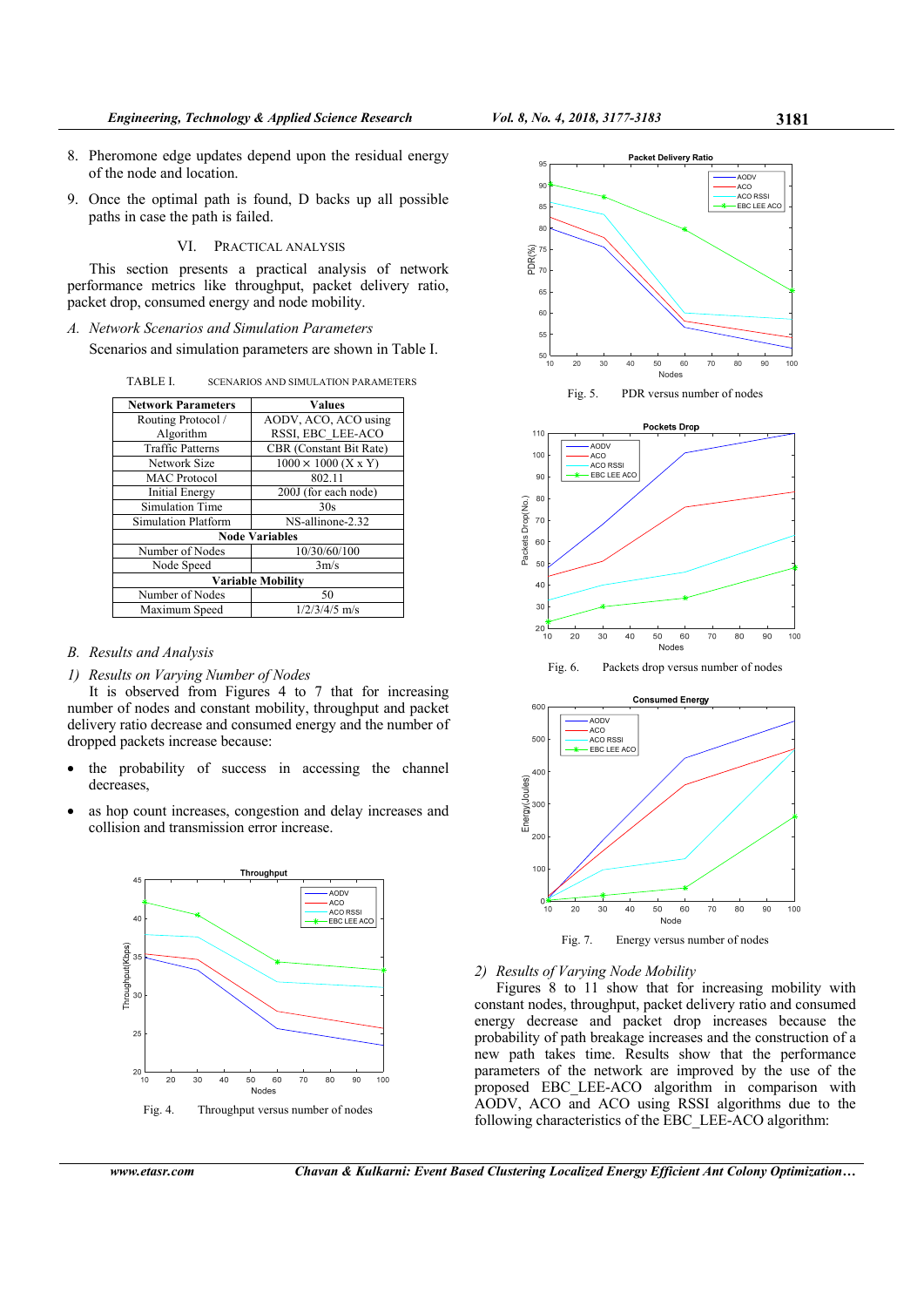- No back propagation.
- Multipath routing.
- No packet flooding.
- Shortest distance routing.
- Ideal nodes.
- Reduce overhead.
- Data aggregation.
- No redundant data transmission.



Fig. 8. Throughput versus node mobility



# VII. CONCLUSIONS

In this work, the EBC LEE-ACO routing algorithm is implemented and the network performance, by varying number of nodes and node mobility, is analyzed. This algorithm is extensively compared to other algorithms like AODV, ACO and ACO-RSSI by considering network metric parameters like throughput, packet delivery ratio, packet drop and consumed energy. Simulation results show that the EBC\_LEE-ACO algorithm outperformed the other algorithms in disaster situations. ACO achieves better performance compared to

AODV, as ACO allows rerouting to another link in the case of existing link failure (no back propagation). ACO using RSSI routing algorithm improves the routing by minimizing the flooding of routing packets because, it has the location information of nearby nodes.



The EBC LEE-ACO algorithm has achieved better performance due to clustering technique and location information of nodes. Clustering data is aggregated and sent to the sink through CH which reduces overheads. Also, location